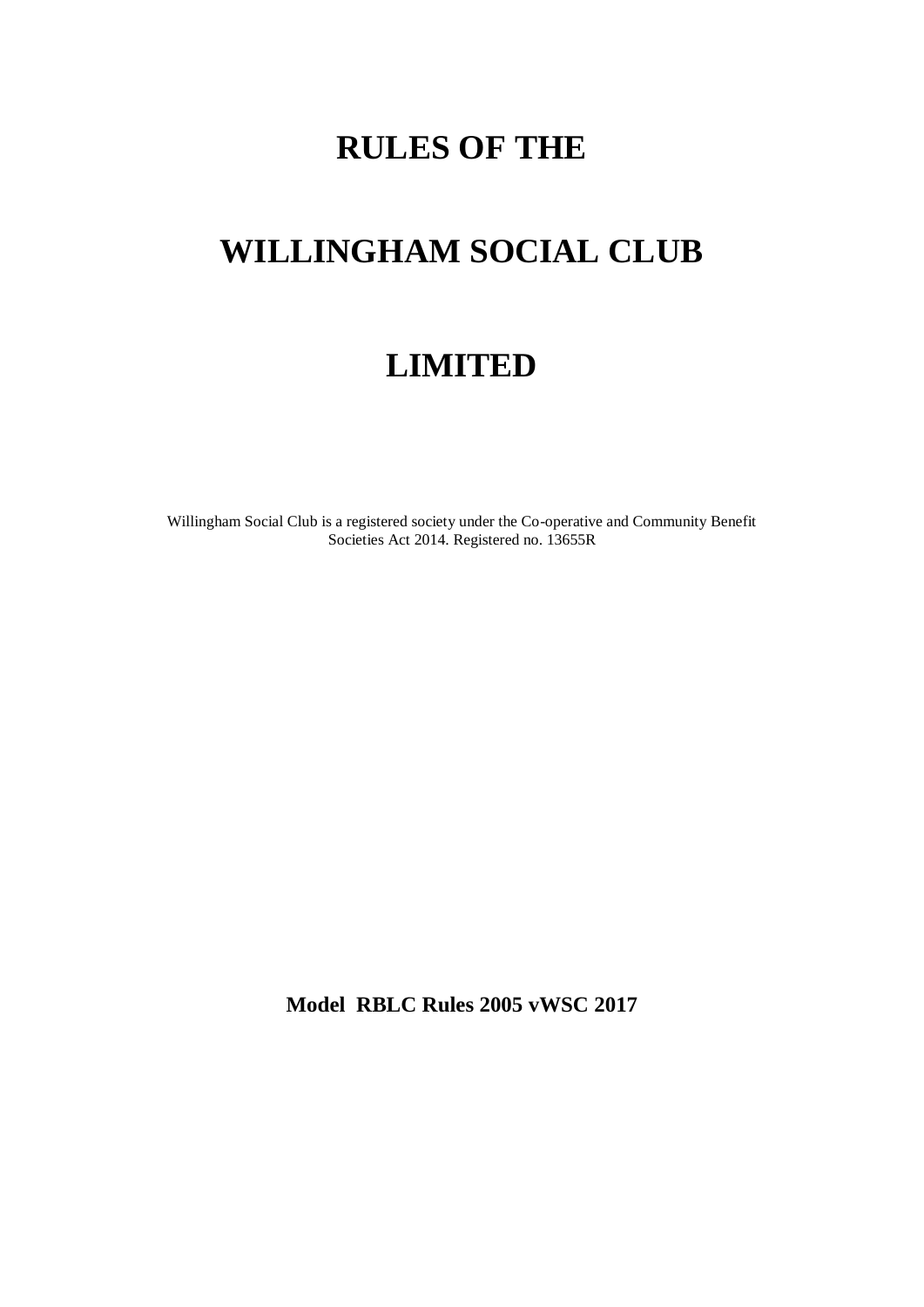# **RULES OF**

# **WILLINGHAM SOCIAL CLUB LIMITED**

## **1. Name and Objects**

#### 1.1 Name

WlLLINGHAM SOCIAL CLUB LIMITED will be known as Willingham Social Club and is a registered society under the Co-operative and Community Benefit Societies Act 2014. Registered no. 13655R

#### 1.2 Objects

The objects of the Club shall be:

 To carry out the business of a bona-fide club providing the means for social activity, mutual helpfulness, mental and moral improvement, recreation, and other advantages of club membership.

## **2. Office**

The Registered Office shall be at Willingham Social Club Limited, 10 Fen End, Willingham, Cambridge Post Code CB24 5LH.

Notice of any change in the situation of the registered office shall be sent by the Club Secretary in the manner and form provided by statutory regulations within seven days thereafter for registration with the Financial Services Authority.

# **3. Seal of Club**

The Club shall have its name engraved in legible characters upon a seal ("the Seal"). The Seal shall be in the custody of the Club Secretary or such other Officer as the Committee appoint, and shall be used only under the authority of a resolution of the Club Committee; ("the Committee") more particularly described in rule 18; the date thereof shall be mentioned on the instrument to which the Seal is attached, and shall be attested by the signatures of two Officers and by the Secretary.

#### **4. Use of the Club's Name**

The registered name of the Club shall be kept painted or affixed on the outside of the Club premises, in a conspicuous position in letters easily legible, and shall with the Club's address be mentioned in legible characters on all business letters, notices, advertisements and other publications of the Club, in all bills of exchange, promissory notes, endorsements, cheques, and orders for money or goods purporting to be signed by or on behalf of the Club, and on all bills, invoices, receipts and letters of credit of the Club. The limited liability of the Club shall be evident from the title used in the above.

#### **5. Rules**

5.1 Supply

The Committee shall ensure that the Club Secretary is supplied with copies of the Club's registered rules, for an initial free issue to all members on their admission to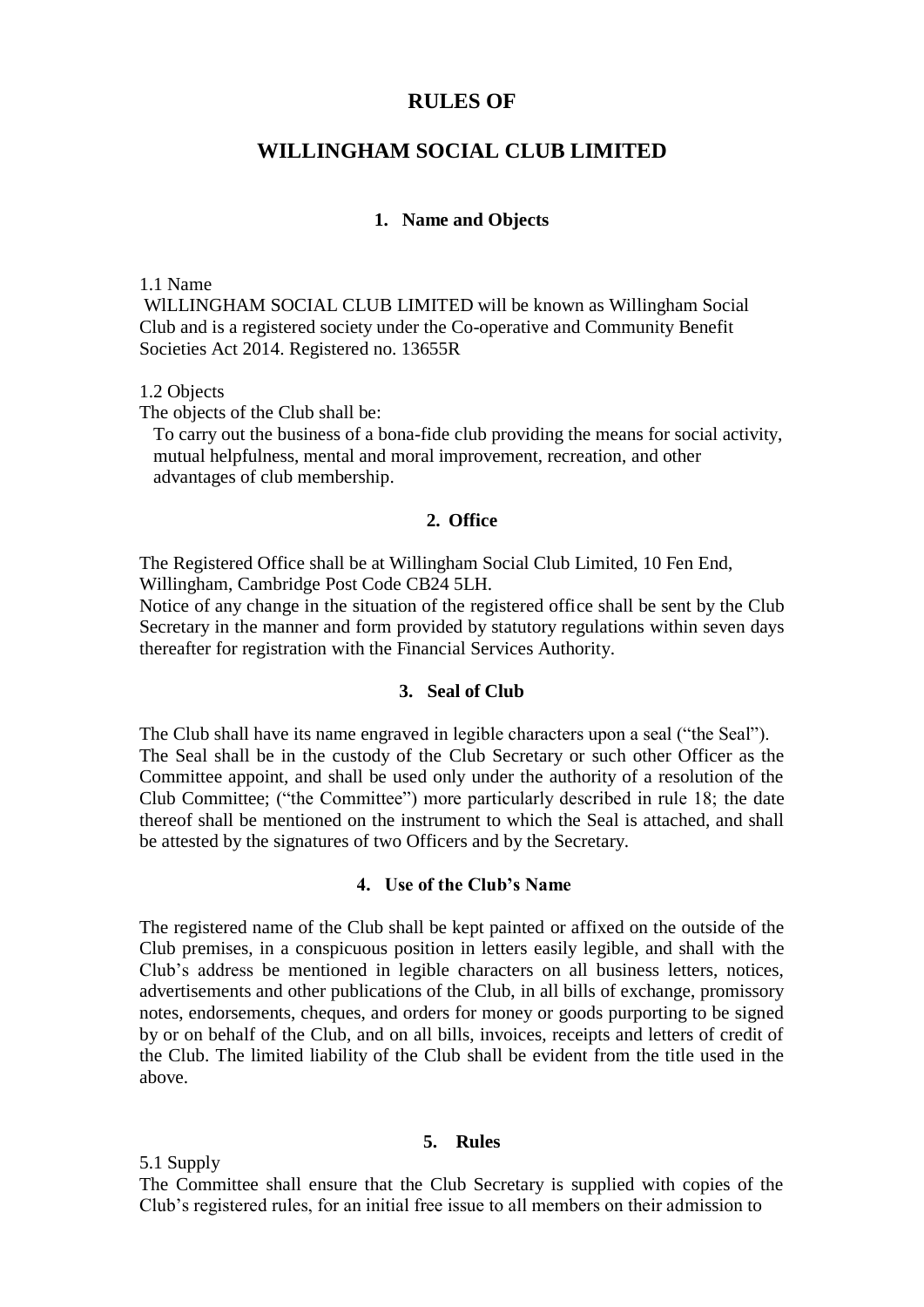membership (Rule 8) and to any members on request together with copies of all registered partial amendments for a payment not exceeding £5.

#### 5.2 Amendment

No amendment of these rules is valid until registered by the Financial Services Authority (FSA).An application to the FSA to amend the registered rules must have been approved at a General Meeting of the Club member called for that purpose. Notice of any proposed amendment must be posted prominently in the Club for at least fourteen days prior to the meeting to which the amendment is to be submitted and any amendment shall require the assent of at least two-thirds of the members present and voting at such a meeting.

# **6. Bye-Laws**

The Committee shall have the power to make such bye-laws as it may consider necessary for the good order and management of the Club, provided that no such byelaw conflicts with the registered rules. A copy of all such bye-laws shall be posted on the Club notice-board. Club bye-laws are to be reviewed annually by the incoming Committee.

# **7. Eligibility for Membership and Associates**

All members of the Club and Associates must be at least 18 years of age.

#### 7.1 **Financial** Membership

Financial Membership of the Club shall consist of fully paid-up members.

7.2 Club Associates

7.2.1. A member of a team attending the Club in connection with a sports or other contest;

7.2.2. A person specially invited by the Committee;

7.2.3. A person engaged by the Club for a social event;

may become a Club Associate for the period of such attendance, residence or engagement only. Persons may only be admitted as a club associate for a period or periods which together do not exceed thirty days in any one calendar year. A period of two clear days shall elapse between the nomination and admission of a club associate and a list of names and addresses of such persons shall be posted in the Club at least two clear days before admission in their own right and shall remain posted throughout the whole period of the association. The total number of club associates at any one time must not exceed 10% of the total Club membership.

#### **8. Application for Membership**

8.1 Financial Membership

8.1.1 Applications for financial membership shall be made to the Club Secretary.

8.1.2 Applicants must sign an application form for one share and provide a deposit of one pound which will be returned in the event of non-acceptance as a member.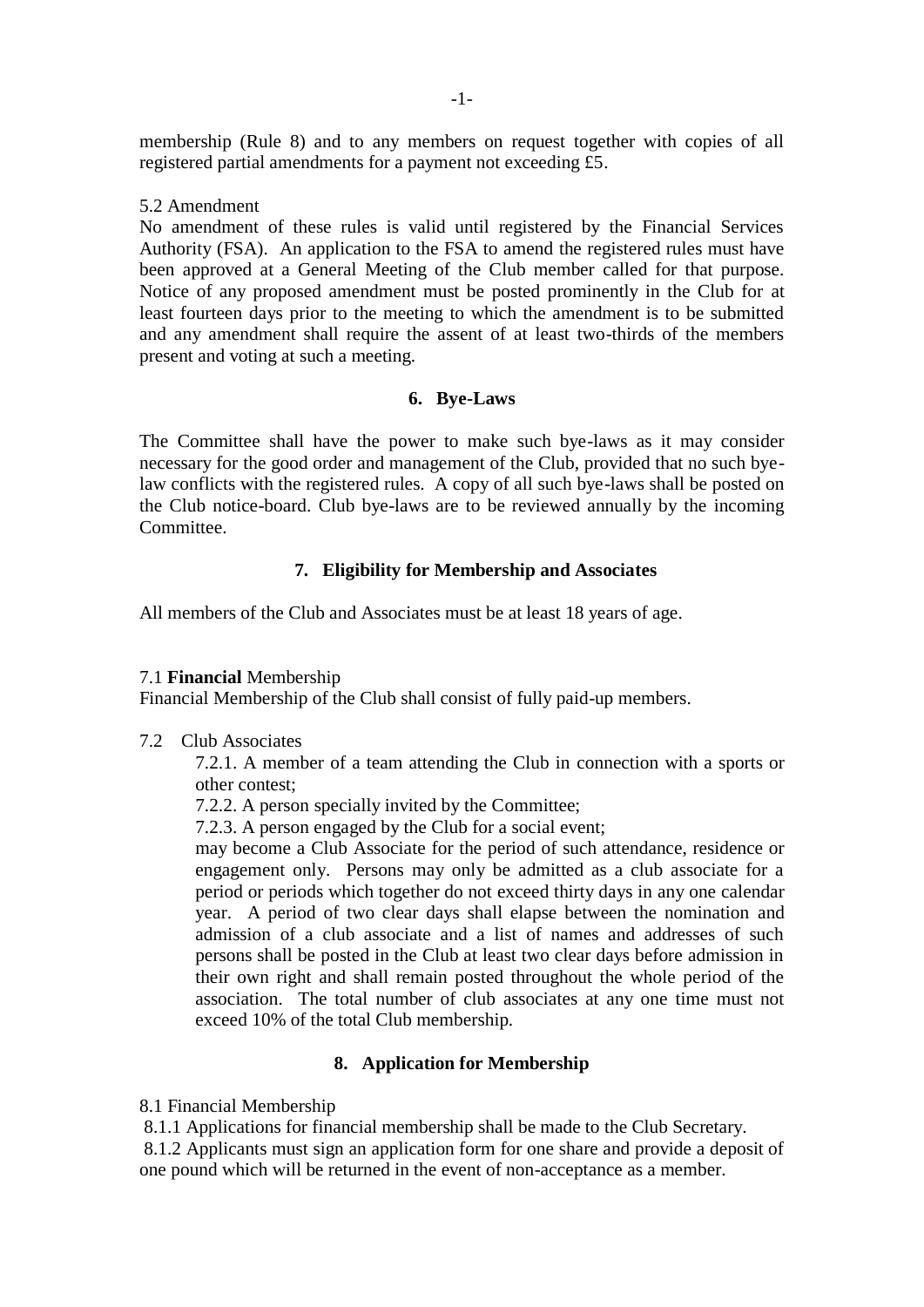8.1.3 The application form must contain present name and address of the applicant, signed by a proposer and a seconder both of whom must have completed six months membership of the Club. This form shall be posted in the Club for at least two clear days prior to the proposed member's name being considered by the Committee.

The Committee has the sole authority to admit applicants to membership or to reject them. The decision of the Committee shall be final. The reasons for the decision shall not be conveyed to the applicant.

Upon admission the new member shall: -

- (a) purchase one share valued at one pound;
- (b) be provided with a free copy of the Club's registered rules, with copies of all registered partial amendments. If a charge is made for subsequent copies it must not exceed £5.
- (c) pay the current joining fee and subscription;
- (d) receive a membership card;

Until this admission procedure is fully completed, applicants are not entitled to enter the Club in their own right or to enjoy the privileges of membership.

#### **9. Shares**

Upon completion of the admission to membership the member is to be issued with a numbered share certificate by the Club Secretary.

Shares shall not be withdrawable or transferable and shall be of the value of one pound. No member shall hold more than one share, and no interest or dividend shall be paid on it. Members shall forfeit their share holdings, on ceasing to be a member for whatever reason.

A share held by members prior to the registration of these rules shall remain as one valid share irrespective of price paid.

#### **10. Subscriptions and Joining Fees**

10.1 Who Pays

All financial members shall pay an initial joining fee, together with a subscription to be set annually by the Committee, and ratified by the members at the Annual General Meeting (AGM).

Subscriptions are applicable only to the Club.

#### 10.2 Payments Due

The subscription for the current financial year becomes due as soon as an applicant is admitted (see rule 8.1) and subsequently on the first day of October being the beginning of the Club's financial year.

#### 10.3 Arrears

Any member who has not paid his subscription within four weeks after it has become due shall be considered to be "in arrears".

The Club Secretary shall post in the registered office a list of the names of members in arrears within five days of their becoming in arrears and no member in arrears shall be permitted to use the Club or to take part in its affairs and any Committee member shall resign immediately.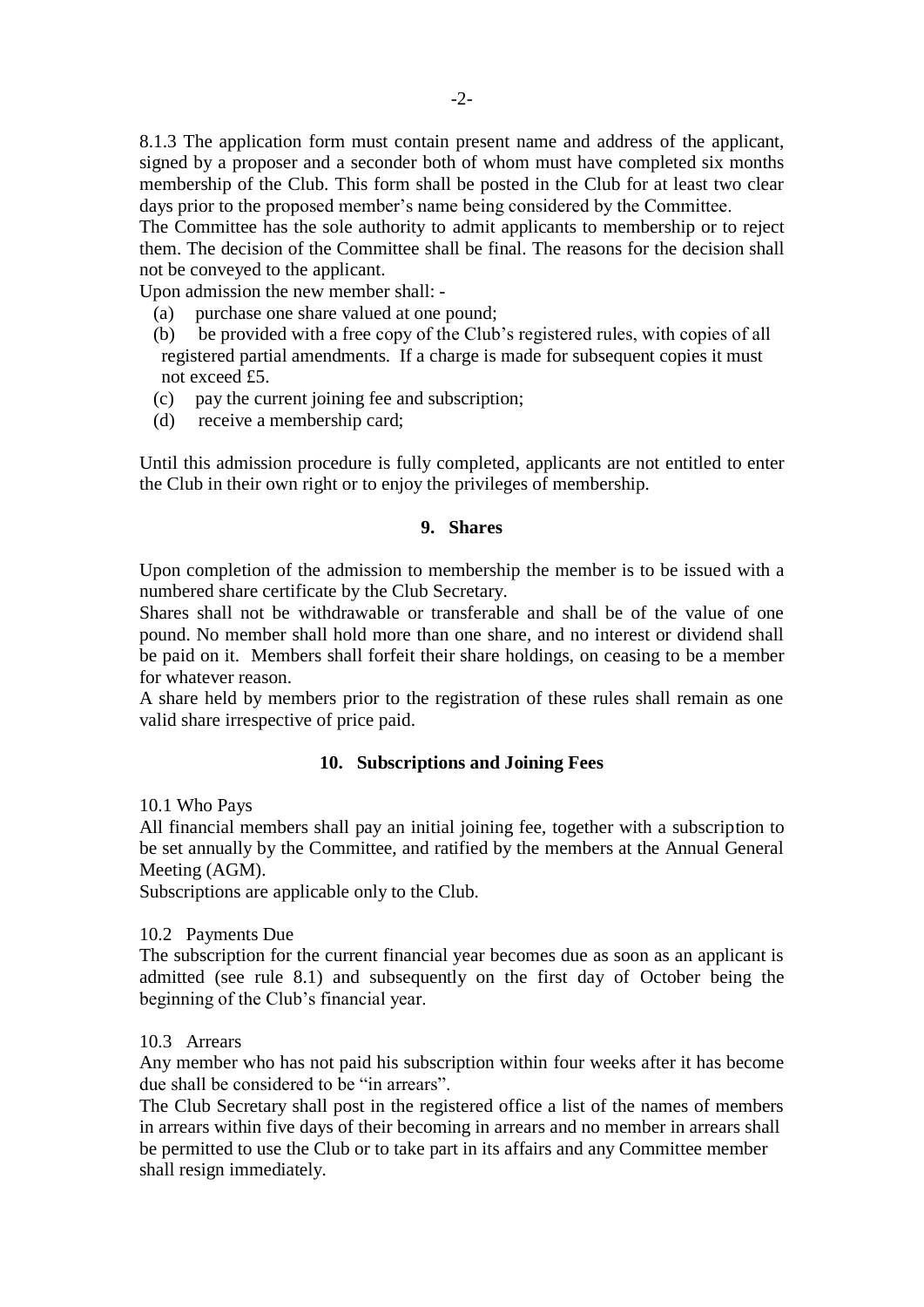# 10.4 Lapsed Membership

Any member whose subscription is unpaid within four weeks of becoming in arrears shall cease to be a member. The Secretary shall post in the registered office a list of the names of persons who, for this reason, have ceased to be members.

# 10.5 Excused Club Subscriptions

The Committee, on receiving information in writing addressed to the Club Secretary that any member has been unable to pay the Club subscription due to unemployment, disability or other good cause, may at its discretion excuse payment of such member's club subscription for such period as it may determine, in which case such member shall not forfeit the privileges of membership, nor shall the members name be included in the lists in 10.3 and 10.4 above.

# **11. Register of Members**

# 11.1 Register

The Club shall keep at its registered office a register in which the Secretary shall enter the following particulars: -

- (a) The names and addresses and email address of all members;
- (b) The number of the share certificate held by each member.
- (c) A statement of property in the Club; (whether in loans or otherwise held by members);
- (d) The date at which each person was entered into the register as a member, and the date at which any person ceased to be a member;
- (e) The names and addresses of the Officers and Committee with the offices held by them respectively and the dates on which they assumed office and resigned from or ceased to be a member of the Committee.

# 11.2 Duplicate Register

The Club shall also keep at its registered office a duplicate register of members in which the Secretary shall enter all the particulars as in the original register of members other than those mentioned in paragraphs 11.1 (b) and (c) above.

# 11.3 Address Change

Any member changing his address must notify the Secretary of the change within 28 days thereafter.

# 11.4 Data Protection Act

The information in the register is retained strictly for the purpose of running a member's society club.

# **12. Cessation of Membership**

A member shall cease to be a member: -

- (a) by non-payment of subscriptions (see rule 10);
- (b) by expulsion;
- (c) by resignation in writing and formal acceptance by the management Committee.
- (d) Upon death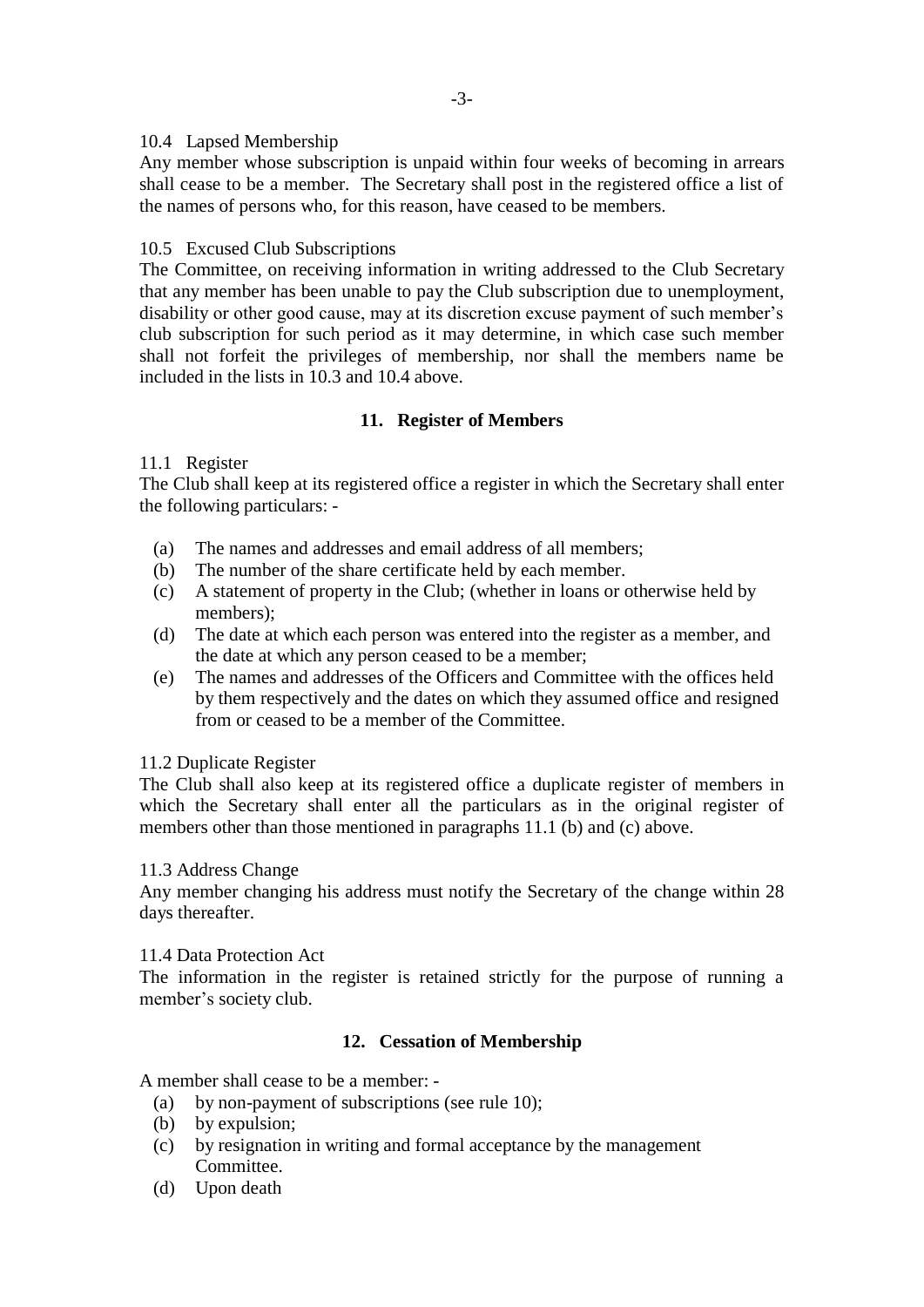# **13. Admission of Non-Members to the Club**

In addition to members and Club Associates, the following may be admitted to the Club premises at the discretion of the Committee, but persons under the age of eighteen years shall not in accordance with the Licensing Act 2003 and the regulations be sold or allowed to consume intoxicants on the Club premises Children and vulnerable people shall not play the Club Gaming Machines.

# 13.1 Guests of Members

Any financial member may be accompanied by their spouse (or nominated partner) and children under the age of eighteen years as guests when the Club is open, subject to any restriction under the Club bye laws.

In addition to their family (see preceding paragraph) any financial member may introduce up to two further guests each at any one time. Guests who are eligible for membership may only be introduced once in any one calendar month.

All guests and the member introducing them shall sign their name in a book kept for that purpose.

Members shall be responsible for the good behaviour of guests introduced by them during the period of their stay in the Club. In the event that a guest is removed from the Club premises for misconduct, or other cause, the member introducing such a guest may be subject to disciplinary procedures. Members must be present throughout the period their guests are in the Club.

# 13.2 Guests Approved by the Committee

Persons attending the following functions organised by the Committee or organised by a member and approved by the Committee may be admitted to the Club and may be provided with intoxicants in accordance with the Club Premises Certificate under the Licensing Act 2003 or its regulations (or subsequent legislation), provided that such supplies shall be limited by any conditions imposed on the Club's Premises Certificate by the local licensing authority or Magistrates Court in which the Club premises is situated ("Local Authority"):-

- (a) Sporting teams, their officials and supporters engaged in sporting fixtures in which a representative team from the Club is participating;
- (b) Occasions of a member's personal or family nature, not organised for profit and which are customary celebrations, e.g. weddings, retirements, anniversaries, etc;
- (c) By agreement with the Club, members of the public shall be able to use such parts of the Club premises at agreed times for meetings and other functions within the agreed schedule for the Club.

The duty Committee person to ensure that all guests of the Committee have their visit recorded in the visitor's book.

# 13.3 Exclusions

- Notwithstanding rule 13.1, and 13.2, the following may not be admitted as guests:
	- (a) former members who have ceased to be members under rule  $12$  (a),  $12$  (b),
	- (b) persons whose application for membership has been refused;
	- (c) members who are suspended under rule 22;
	- (d) members who have been ordered under rule 21 to withdraw and who have not subsequently met the Committee.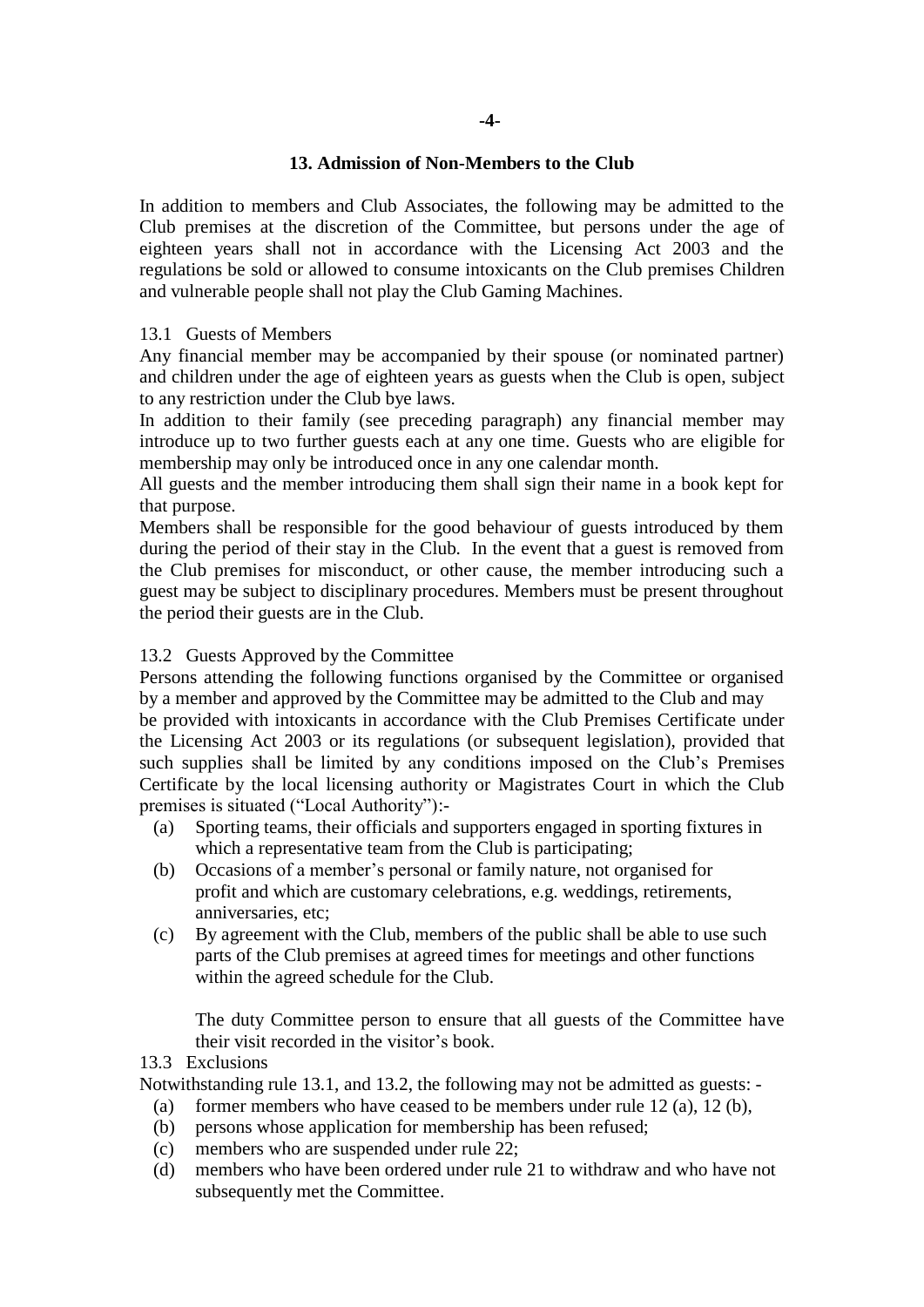# **14. Hours of Opening and Closing Club Premises**

The Club shall be opened and closed at such hours as may from time to time be fixed by the Committee within the schedule approved under the Club Premises Certificate issued by the Local Authority and notified to members by notice as posted in the Club.

# **15. Permitted Hours**

The permitted hours for the supply of intoxicants are in accordance with Chapter 17 of the Licensing Act 2003 and its regulations and the total general licensing hours in accordance with the Clubs Premises Certificate as issued by the Local Authority in which the Club premises are situated.

Within the permitted hours the Committee may determine the bar opening hours and this information shall be incorporated in a bye-law to be displayed on the notice board and notified to the Chief Officer of Police.

Permitted hours for Temporary Events (TENS) may be extended only by application to the Local Authority in accordance with the Licensing Act 2003 and its regulations. Changes to the bar opening hours may be made by the Committee within the permitted hours, such changes being notified as above.

# **16. General Meetings**

# 16.1 Ordinary General Meetings (OGM)

OGM's shall be held as directed by the Committee. The agenda for the meeting to be posted prominently on the Club premises for at least fourteen days prior to the meeting. Additionally, the meeting is to be advertised in a local newspaper at least fourteen days prior to the meeting. Notice of a motion submitted in writing by any member at least seven days before the date of such meeting shall be added to the agenda by the Club Secretary. No matters other than those which appear on the agenda shall be discussed at an OGM.

# 16.2 Annual General Meeting (AGM)

The AGM of the members shall be held in the month of December in each year, on a date to be fixed by the Committee. The date and time of the meeting together with an agenda of the business to be conducted and a copy of the annual accounts shall be posted prominently in the Club by the Club Secretary for at least fourteen days prior to the date of the meeting. It shall also be advertised in a local newspaper at least fourteen days prior to the meeting. The business of the meeting shall be to receive a report by the Committee for the previous financial year, to receive a statement of accounts, balance sheet and financial report for that period, to appoint the auditor where appropriate, together with club arbitrators, officers and Committee. Any other business, which the Committee may deem relevant, may be included on the

agenda providing it is submitted in writing by a member at least seven days prior to the date of such meeting.

# 16.3 Special General Meetings (SGM's)

- 16.3.1 How to be called
- A SGM shall be called by the Club Secretary in the following circumstances:- (a) upon the direction of the Committee, and in accordance with such direction;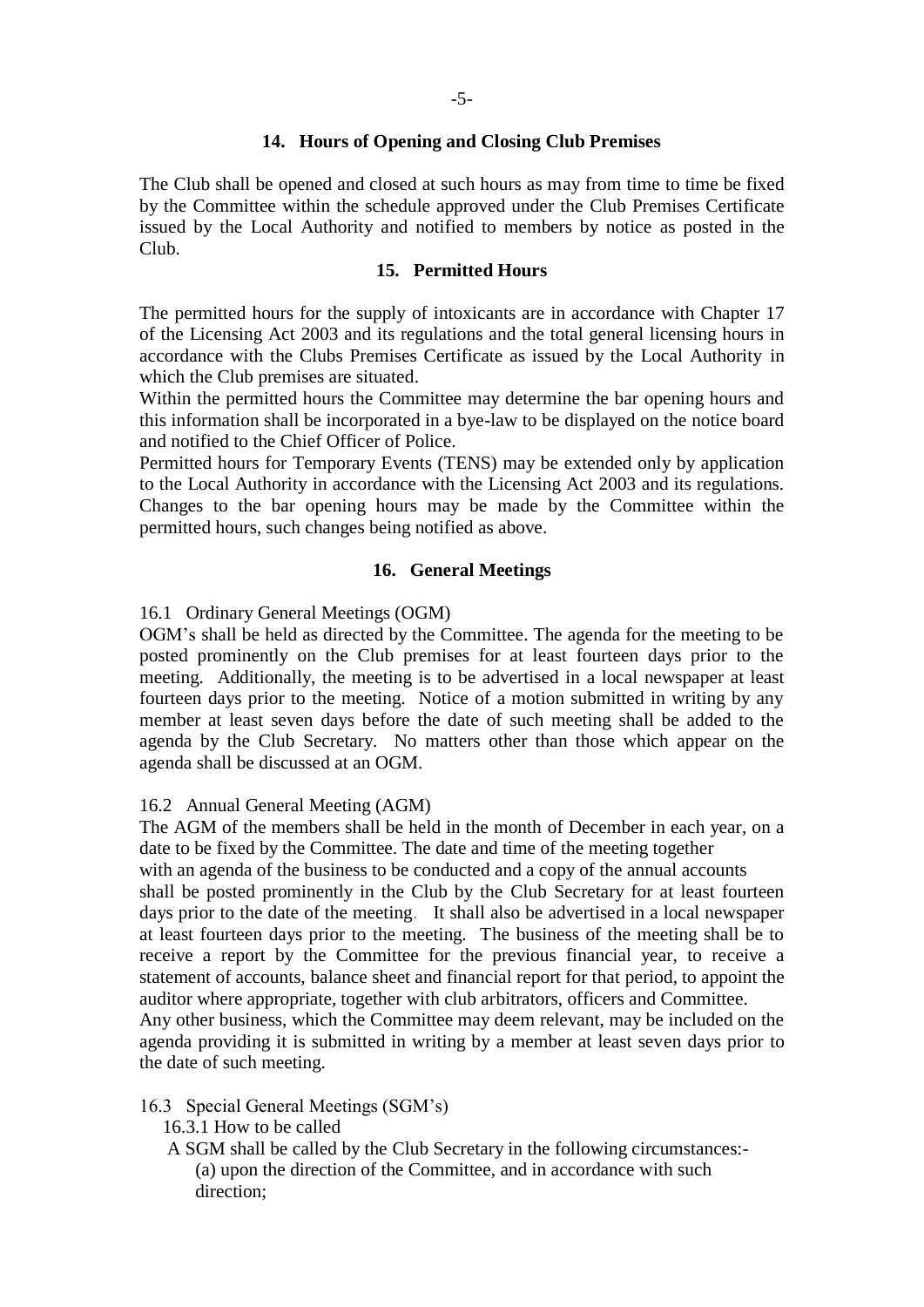(b) on a requisition, signed by one-fifth of the financial members or thirty such members, whichever is the least, stating the proposed special resolution thereof. The requisition must include both the printed name and the signature of the members.

Such meetings shall be held within not less than fourteen days nor more than twenty-eight days from the date of the receipt by the Club Secretary of the requisition;

(c) as stated in rule 20 'Removal from Office'.

16.3.2 Notice to be given

Notice of any SGM, and of the objects for which it is called, shall be posted prominently in the Club by the Secretary for at least fourteen days prior to the date of the meeting. It shall also be advertised in a local newspaper at least fourteen days prior to the meeting. Should the secretary not give notice of a SGM in the manner required within seven clear days after a duly signed requisition has been delivered to him, any of the requisitions may call such a meeting, giving notice as is provided by this rule.

16.3.3 Business

No business other than that named in the notice shall be brought before a SGM**.** 

### 16.4 Quorum

A General Meeting ("GM") which includes OGM, AGM and SGM may proceed to business if twenty qualified members as per rule 16.6 or one twentieth of the total qualified membership (whichever is the greater) are present within half an hour after the time fixed for the meeting, otherwise the meeting, if a SGM convened on the requisition of the members, shall be dissolved; but if an OGM or an AGM or SGM convened by order of the Committee, shall stand adjourned to the week following at the same time, and the meeting so adjourned may proceed to business, whatever be the number of members present. No meeting shall become incompetent to transact business from the want of a quorum arising after the chair has been taken.

#### 16.5 Presiding Officer

The President or the Chairman, or the Vice Chairman, or in the absence of all these officers, a member elected by the meeting shall preside at all GM's.

#### 16.6 Voting

All financial members may attend and speak at any GM (other than those members under suspension or members denied use of the Club pending a disciplinary hearing). All financial members shall be entitled to vote on any resolution other than a resolution to amend rules 1, 5, or 7 where the right to vote shall be restricted to those financial members who have been a member for three consecutive years or more. Voting shall be decided by a simple majority of those present except as otherwise provided by in the Co-operative and Community Benefit Societies Act 2014 or these rules. In the event of a tied vote the motion shall be deemed to be lost.

#### 16.7 Adjournment

Any GM duly constituted may adjourn to such time as the members present direct, and may continue any such adjournment from time to time. No business shall be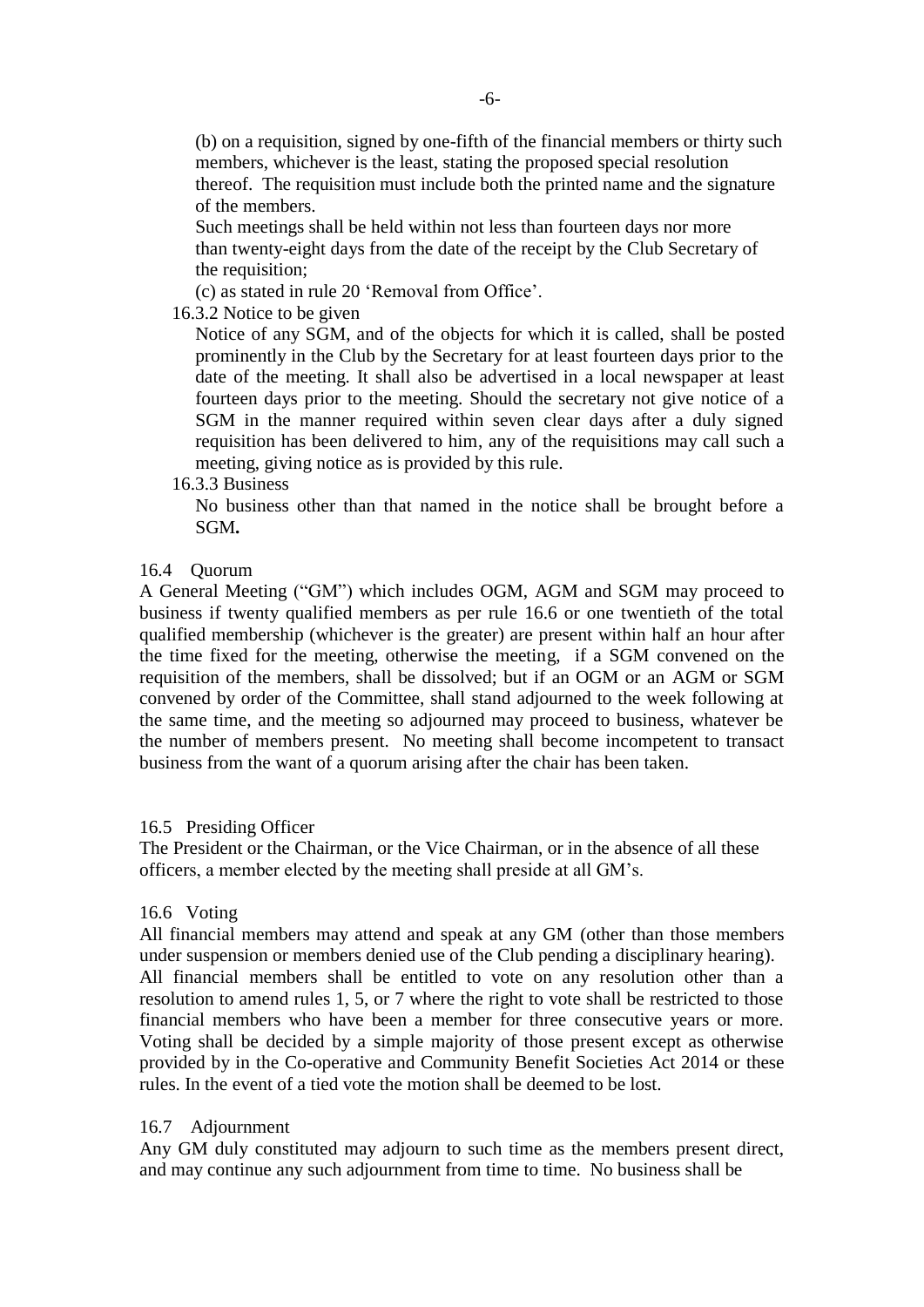introduced at any adjourned meeting which could not have been transacted at the original meeting.

## 16.8 Rescinding

No resolution passed by a GM shall be rescinded except by another GM called in accordance with rule 16.1, 16.2 and 16.3.

# **17. Officers and Honorary Posts**

### 17.1 Officers

Officers of the Club shall consist of a President, Chairman and Vice-Chairman who shall be elected annually and be members of the Committee (see rule 19) and the Club Secretary and Treasurer who shall be appointed by the Committee.

### 17.2 Honorary Vice-Presidents.

A person may be granted an award of an Honorary Vice Presidency of the Club.

(Such persons should be of standing in the community and able to enhance the reputation of the Club).

The award of a Vice Presidency of the Club, does not entitle the holder to be an officer of the Club nor a member of the Committee.

A person who receives such an award may also stand for election to the Committee in accordance with the registered rules as a member of the club.

### 17.3 Vacation of Office

Any elected officer shall vacate the office:-

- (a) upon removal from office under rule 20;
- (b) upon cessation of membership of the Club under rule 12;
- (c) upon suspension under rule 22;
- (d) upon resignation submitted to the Club Secretary in writing and accepted by the Committee;
- (e) upon death.

#### 17.4 Vacancies

In the event of a vacancy arising among the elected officers, the Committee shall have power to appoint an eligible member to fill the vacancy (see Rule 19.4) until the next ballot held under rule 19; the period not to extend beyond the next annual ballot.

#### 17.5 Honoraria

Officers other than the Club Secretary and Treasurer may receive such honorarium as the members in GM may from time to time decide. The sums awarded being referred to the local office of HM Revenue and Customs for deductions if any and declarations on the Club and individual tax returns.

# 17.6 Duties of Officers

# 17.6.1 The President

The President shall act as the Club's ambassador. He will not normally participate in the day-to-day management of the Club.

## 17.6.2 The Chairman

The Chairman shall where possible, preside at all GM's, Committee meetings and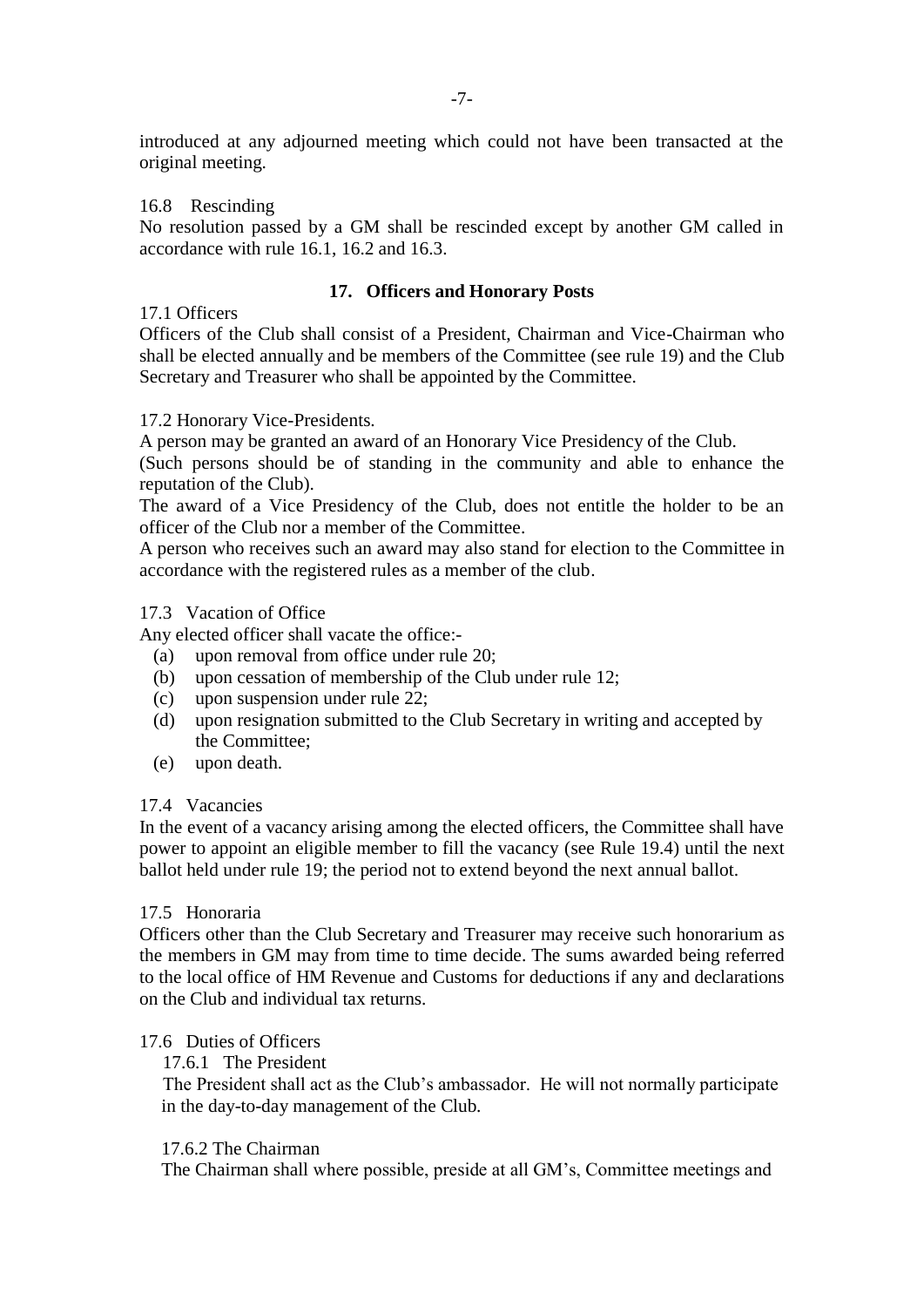have overall responsibility for the conduct of Club affairs as directed by the Committee.

#### 17.6.3 The Vice-Chairman

The Vice-Chairman shall deputise for the Chairman as necessary.

## 17.6.4 The Treasurer

 The Treasurer shall be responsible for the paying into the bank all monies received by the Club from all sources, without any deduction for any purpose whatever, to the credit of an account opened in the name of the Club at such bank and in such manner as the Committee may direct, and further, shall keep such accounts and pay such debts of the Club as the Committee shall direct, and must render to the Committee or the GM an account of any monies received and expended by the Treasurer. He/she will attend all GM's and Committee meetings as directed by the Committee.

An appointed Treasurer shall have no voting rights in Committee.

### 17.6.5 The Club Secretary

 The Club Secretary shall keep upon the Club premises the registers of membership, and a subscription book (or books) in which shall be recorded the payment of membership subscriptions. Carry out the directions of the Committee and subject to such directions, shall receive monies on account of the Club, and pay the same to the Treasurer, and keep such accounts as the Committee may direct. Attend all GM's and Committee meetings as directed by the Committee, take minutes of the proceedings, ensure the preparation of accounts and annual returns, and submit the same to the auditor.

An appointed Club Secretary shall have no voting rights in the Committee.

# **18. The Committee**

18.1 Composition

The Committee shall be elected annually (see rule 19) and shall consist of the President, Chairman, Vice-Chairman and at least six other financial members.

At the first election following the date of the registration of this amendment of the rules the Committee shall retire and a new committee shall be elected. Retiring Committeemen shall be eligible for re-election.

#### 18.2 Employees of the Club

The Committee have exclusive powers to appoint, dismiss, enter into a contract of employment with, and fix the remuneration of the Club Secretary, Treasurer, Steward and any other employee. The Club Secretary and Treasurer may be financial members of the Club. The Steward and other employees may be Associates of the club during their period of employment with the Club.

#### 18.3 Management of the Club

The Committee shall be responsible for the management of the Club having regard to these rules and to any resolution of a GM called under Rule 16.

The Committee, or any officers authorised by them, shall have the power to give orders for goods to be supplied and work to be done as may be necessary for carrying out the purposes of the Club, but nothing in this rule shall empower the Committee to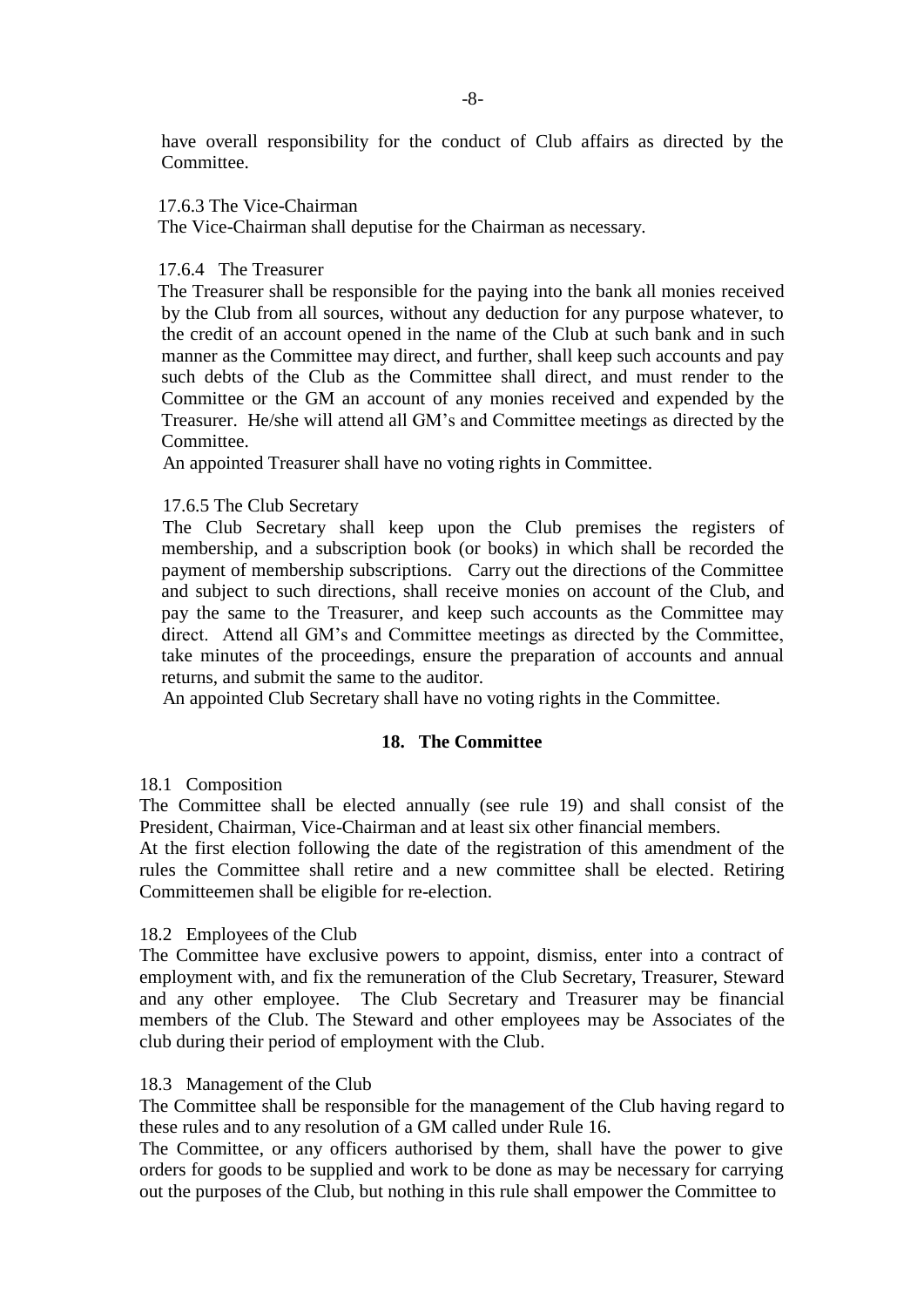incur expenditure except such as is consistent with the purposes for which the Club is established. No member shall by virtue of his appointment have power to order goods or dispose of the property of the Club.

### **1**8.4 Payments to Members of the Committee

Unless specifically authorised by a GM held under rule 16, a member of the Committee may not: -

- (a) supply goods to the Club for payment;
- (b) enter into a contract for work to be done for the Club;

Committee members may not hold any position of salary or profit paid by the Club. (Note: Honoraria may be paid to officers or other members of the Committee if specifically, and individually authorised by the members at a GM called under rule 16).

### 18.5 Conduct of Meetings

18.5.1 Frequency

 The Committee shall meet at least once per month for general business. The Chairman or in his absence the Vice-Chairman or in his absence a Chairman elected by the members present shall take the chair at meetings of the Committee.

#### 18.5.2 Voting

 The quorum of the Committee shall consist of at least one third of the total membership of the Committee.

 Each member of the Committee shall have one vote only. Except where otherwise provided in these rules motions shall be decided by a simple majority of those present and voting. In the event of a tied vote, motions shall be deemed to be lost.

#### 18.5.3 Rescinding a Resolution

 No resolution of the Committee shall be rescinded unless notice to rescind has been given at the previous meeting and all members of the Committee informed accordingly.

### 18.5.4 Minutes

 Minutes of all meetings of the Committee shall be taken by the Club Secretary (or in his absence a person appointed by the Committee) The Club Secretary shall cause the minutes of the meetings to be retained for at least ten years.

#### 18.6. Vacation of Office

Committee members will vacate their office: -

- (a) upon removal from office under rule 20;
- (b) upon cessation of membership of the Club under rule 12;
- (c) upon suspension under rule 22;
- (d) upon resignation submitted to the Club Secretary in writing and accepted by the Committee;
- (e) upon death.

# 18.7. Vacancies

In the event of a vacancy arising amongst the members of the Committee, the Committee shall have the power to appoint an eligible member (see Rule 19.4) to fill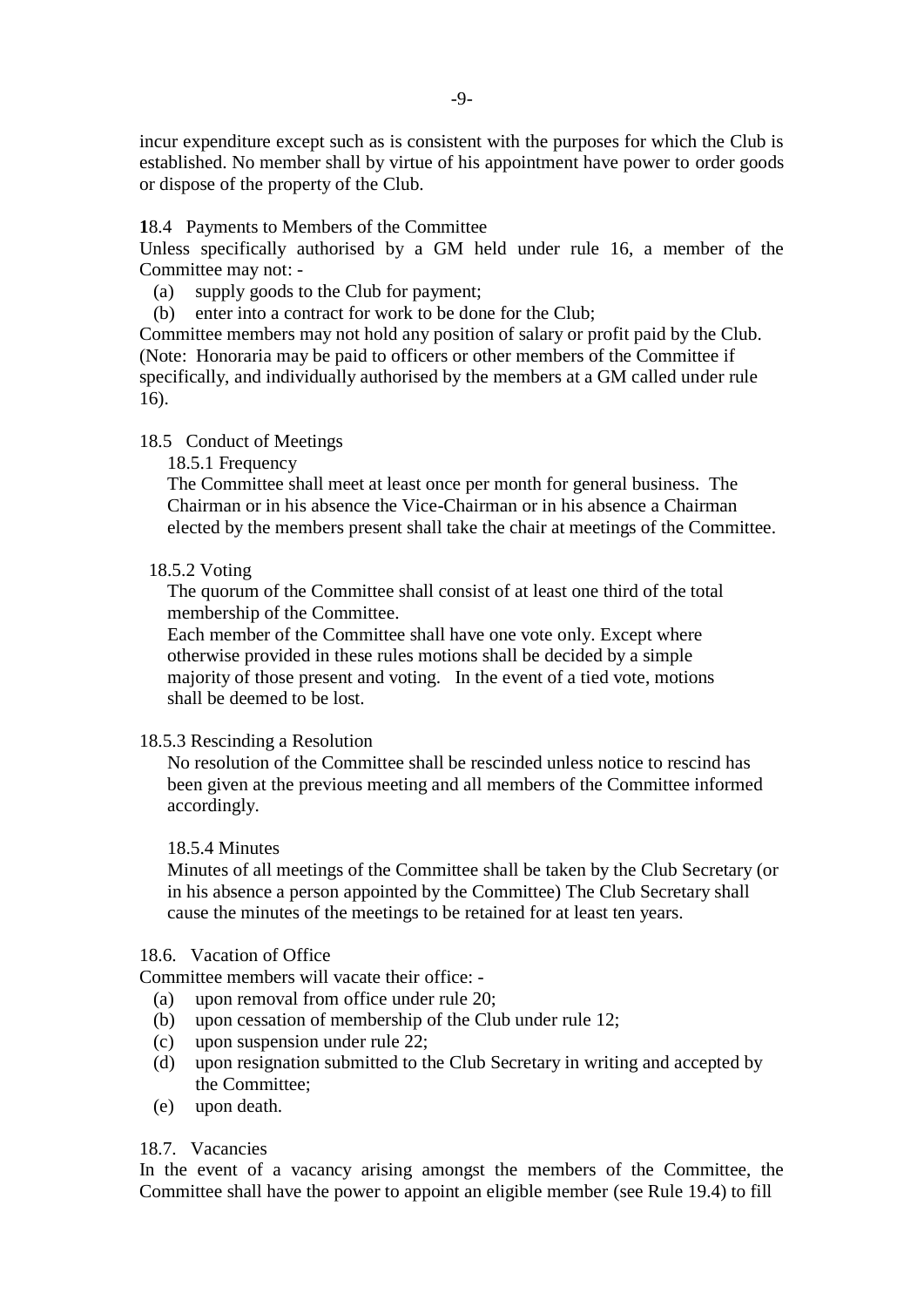the vacancy until the next ballot held under rule 19; the period of appointment shall not continue beyond the next annual election.

#### 18.8. Sub-Committees

The Committee may appoint sub-committees, who shall be answerable to the Committee only**,** and all monies voted for the use of or received by the sub-committee shall be dealt with in accordance with rule 17.6.4 and 17.6.5.

#### 18.9. Fidelity Insurance.

All officers, committee members and employees of the Club whose duties may involve them in the handling of Club money or stock must be insured under an insurance policy which protects the Club against dishonesty and fraud. The Club shall pay the premium.

#### **19. Conduct of Elections**

#### 19.1 Procedure

The election of officers and the Committee shall be carried out in the following order: First for the position of Chairman, then Vice Chairman and President followed by the Committee, all of which shall be by ballot. A member may be nominated for more than one position but may hold no more than one. Once a member is elected, then that persons name must be removed from all other ballot papers. In the event that an elected member declines to accept that particular office, then a fresh ballot must be held. Each financial member of the Club shall have one vote for each vacancy.

19.2 Ballots Ballots shall be held during the AGM;

# 19.3 Scrutineers

 19.3.1 Ballots shall be carried out under the directions of the Committee by three scrutineers appointed by the AGM. Scrutineers shall not be candidates, officers, or voting members. They must be persons who have no direct interest in the proceedings.

 19.3.2 The Scrutineers shall, at the conclusion of the ballot, seal up the ballot papers and hand them to the Club Secretary, who shall retain them for seven days. A scrutiny shall take place if a written demand is presented to the Club Secretary within seven days from the close of the ballot, signed by not less than one-tenth of the financial members of the Club and a scrutiny shall be carried out by three different scrutineers, to be named by the outgoing Committee, and their decision shall be final.

#### 19.4. Eligibility

Any member (giving consent) shall be eligible for nomination for the Committee on completion of six months membership of the Club. All persons nominated to serve as Officers of the Club must have completed a qualifying period of committee service as determined by the members and ratified by the Committee in the Club bye-laws.

Nominees must be proposed and seconded by two financial members who must sign the nomination sheet. Nominators must have completed six months membership within the club.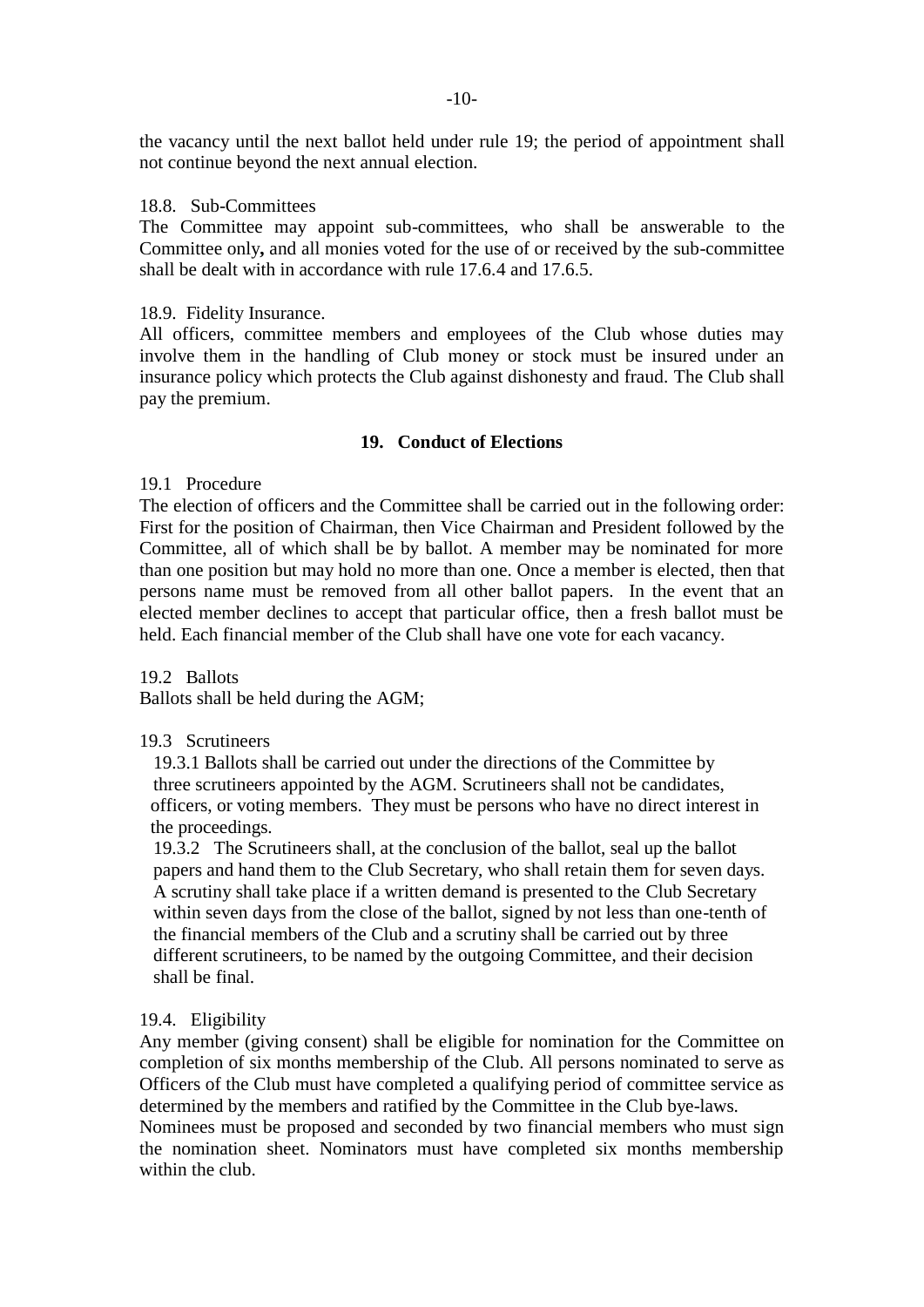#### 19.5. Nominations

At least three weeks before the day fixed for any ballot, a nomination sheet shall be posted prominently on the Club premises by the Club Secretary, on which the names of all candidates for any position must be entered**.** This sheet shall remain open until twenty-four hours prior to the AGM, if the ballot is to be held at that meeting.

## 19.6. Results of Ballots

The results of ballots shall be made known within twenty-four hours of the close of the ballot, by posting a notice on the Club notice-board, attested by the signatures of the scrutineers recording the number of votes polled by each candidate and indicating which of the candidates are elected, the candidates receiving the highest number of votes being those elected, except as detailed in rule 19.7.

### 19.7. Resolution of Difficulties

Should the ballot result in two or more candidates receiving an equal number of votes for the last or only vacancy or vacancies in a particular post, the names of such candidates shall be written on slips of paper, which shall be placed so that the names are concealed, and the President, or in his absence some person appointed by the scrutineers, shall then draw as many slips as there are vacancies to be filled, and the members whose names are so drawn shall be declared duly elected.

# **20. Removal from Office**

The Committee or any member or members thereof, including the elected officers, may be removed by the votes of two thirds of the members present and voting at a SGM called for that purpose. In the event of the removal or the resignation of the whole or majority of the Committee, the Club Secretary shall obtain nominations and appoint scrutineers and arrange for holding a ballot, (see Rule 19.4) and the result shall be declared to a SGM to be called by the Club Secretary. The time and notices required by rule 16 for special general meetings shall not apply in this case, but three days shall be allowed for nominations, the ballot shall be held on the succeeding three days and the SGM held within three days of the close of the ballot.

# **21. Misconduct of Members**

No gaming (other than that permitted by law), drunkenness, prohibited drugs, bad language or other misconduct shall be permitted on the Club's premises, including the grounds and appurtenance thereof of any premises belonging to the Club. Any officer or member of the Committee, or any member duly authorised by the Committee shall have power to order the immediate withdrawal from the Club's premises (including the aforesaid grounds, appurtenances and premises) of any member contravening the provisions of this rule and the member may be dealt with by the Committee under rule 22. Such a member shall have no right of re-entry to the Club premises, until requested to attend a meeting of the Committee, (Such members shall be eligible for nomination to the Committee, should the AGM fall within the period he is being denied access to the club) If the next ordinary meeting of the Committee be within less than three days the member may claim to appear before them at that meeting and to have his case dealt with, waiving the length of notice required by the said rule 22 if applicable.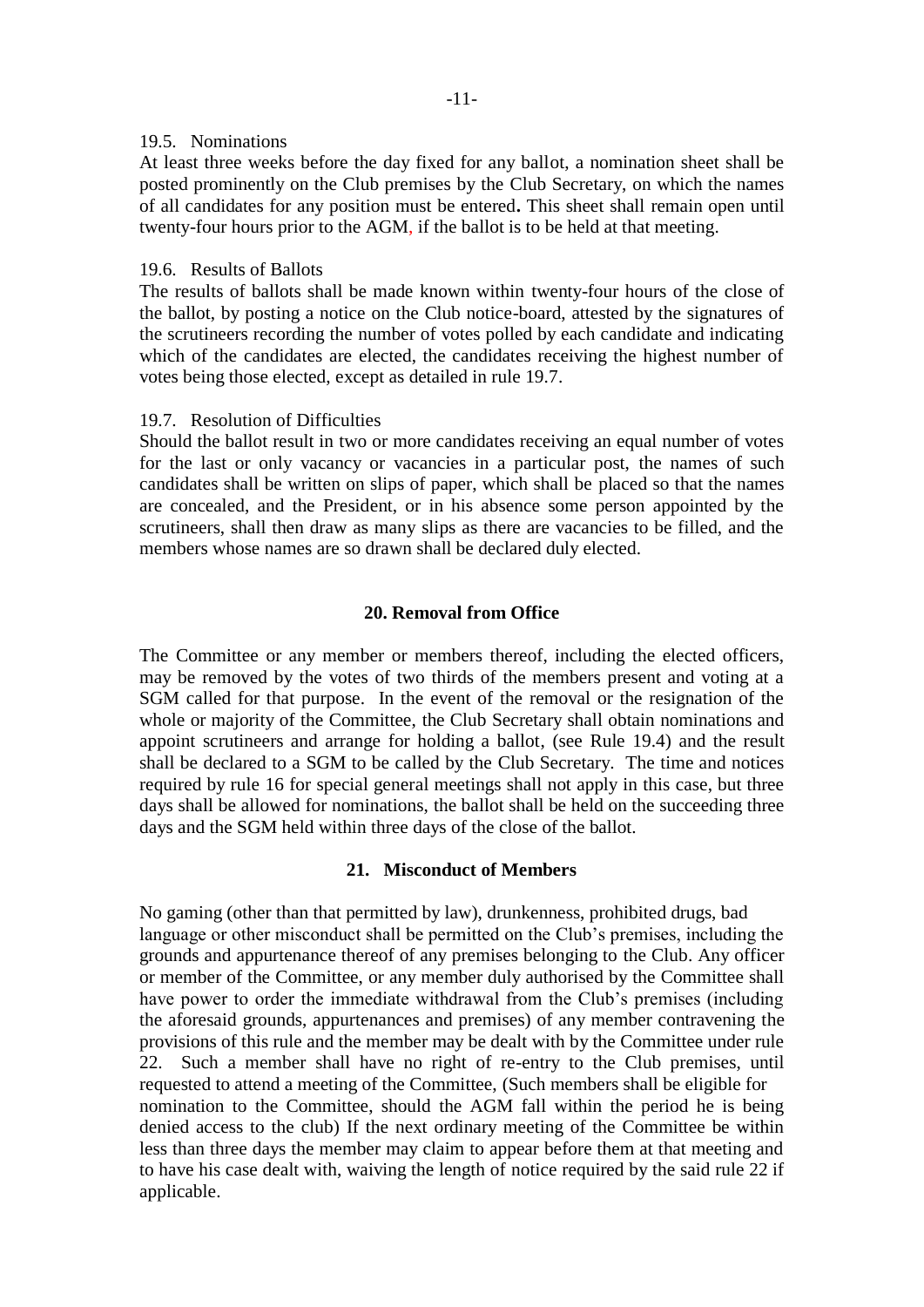# -12-

## **22. Disciplinary Powers of the Committee**

The Committee shall have power to reprimand, suspend (for not less than 3 months nor more than 12 months), or expel any member who shall infringe any rule, or whose conduct, whether within or without the Club premises shall in their opinion, bring the name of the Club into discredit and render the member unfit for membership of the club.

No member shall be reprimanded, suspended or expelled without being given an opportunity to be heard by the Committee and to advance a defence.

A majority of two thirds of the Committee then present and voting shall be required to determine whether:

- 1. The member is guilty or not guilty of the charge of misconduct.
- 2. To Reprimand, Suspend or expel the member from the Club.

Every member required to appear before the committee under this rule shall receive at least seven clear days written notice from the Club Secretary and the appearance shall normally be within 28 days of the alleged offence. (Notice shall be sent by first class post which shall be deemed to have been received two days following the dispatch of the notice, for the purpose of giving notice to the member)?

The decision of the Committee shall be notified by the Club Secretary in writing to the member within seven days of the Committee Meeting.

A suspended member shall remain liable to pay his subscription, but shall not be permitted to use any of the facilities of the Club or take any part in the affairs of the Club. The Club Secretary shall invalidate the Club Membership entree card and provide a replacement at the end of the specified period of suspension. Following a period of suspension, if the member's subscription is valid then the member shall return to full privileges of being a financial member.

# **23. Appeals**

The decision of the Committee under rule 22 shall be final, unless any member who is reprimanded, suspended or expelled under this rule, shall, within twenty-eight days of having been notified in writing of the decision of the Committee, lodge an appeal to the Club Secretary.

A member reprimanded, suspended or expelled shall have the right to appeal. The commencement of the appeal proceedings shall be held within 28 days of the lodging of the appeal (unless there are substantial mitigating circumstances i.e. the appellant is unable to attend through sickness or holiday).

# **24. Disputes**

Disputes being the subject of disciplinary proceedings under rules 22 and 23 shall not be covered under this rule.

24.1 Between a Member and an officer of the Club,

All disputes between a member and an officer of the Club shall unless the Committee elect to refer the matter directly to a SGM be settled by the Committee. The decision of the Committee shall be final, unless any party aggrieved thereby shall, within seven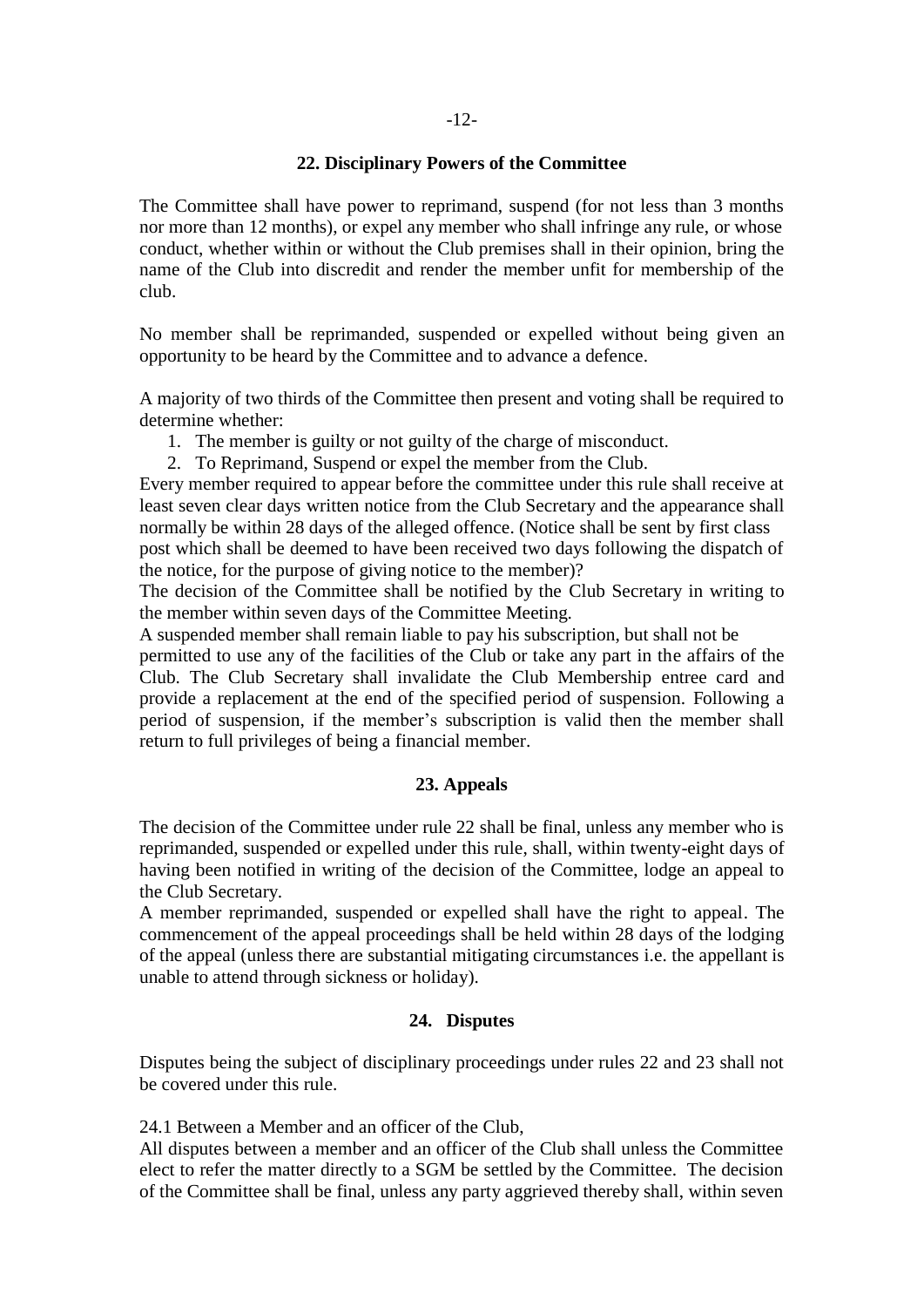days, produce to the Club Secretary a requisition satisfying the conditions mentioned in rule 16.3 whereupon the decision shall be reviewed by a SGM.

24.2 Between a Member and the Club,

All disputes between a member or person aggrieved who has ceased to be a member, or any person claiming through such member or person aggrieved under the rules (other than as provided for by rule 23) and the Club, shall be referred to committee.

# **25. Inspection of Records by Members**

# 25.1 Rights of Inspection

Any member or person having an interest in the funds shall have the right after giving seven days written notice, to inspect at the registered office, the records of account and records containing the names and addresses of the members of the Club, including all the particulars in the duplicate register of members, at all reasonable times. It shall be the duty of the Club Secretary to produce the same for inspection accordingly. Inspection of the loan account may be carried out by an officer of the Club or person specially authorised by a resolution of the Committee.

# 25.2 Discretionary

A member may, at the discretion of the Committee, on giving seven clear days prior notice of his reason in writing to the Club Secretary, inspect the minutes of any meeting of the Committee.

Minutes of GM will be available for inspection by a member on giving not less than seven days written notice to the Club Secretary. The minutes may not be considered a true record of proceedings until accepted at a subsequent GM (e.g. the minutes of an AGM become a formal record on acceptance at the next AGM.)

# **26. Annual Returns**

# 26.1 Statutory Returns

Every year and within the period prescribed by statute, the Club Secretary shall send to the FSA the annual return, in the form prescribed by the FSA, relating to the Club's affairs for the period required under the Act together with:

- (a) a copy of the report of the auditor on the Club's accounts for the period included in the return or with a copy of such other report (if any) as is required by statute for such period; and
- (b) a copy of each balance sheet made during that period and of the report (if any) of the auditor or other appropriate person on that balance sheet as required by statute.

# **27. Application of Funds**

An AGM may resolve to apply the whole or any part of the surplus in any of the following ways:-

- (a) for providing for the redemption of the loan capital;
- (b) in the interests generally of the Willingham Social Club and the welfare of its members;
- (c) in promoting mutual activities and united actions between members; or
- (d) for any other lawful purpose, subject to rule 28 and in support of the objects under rule 1.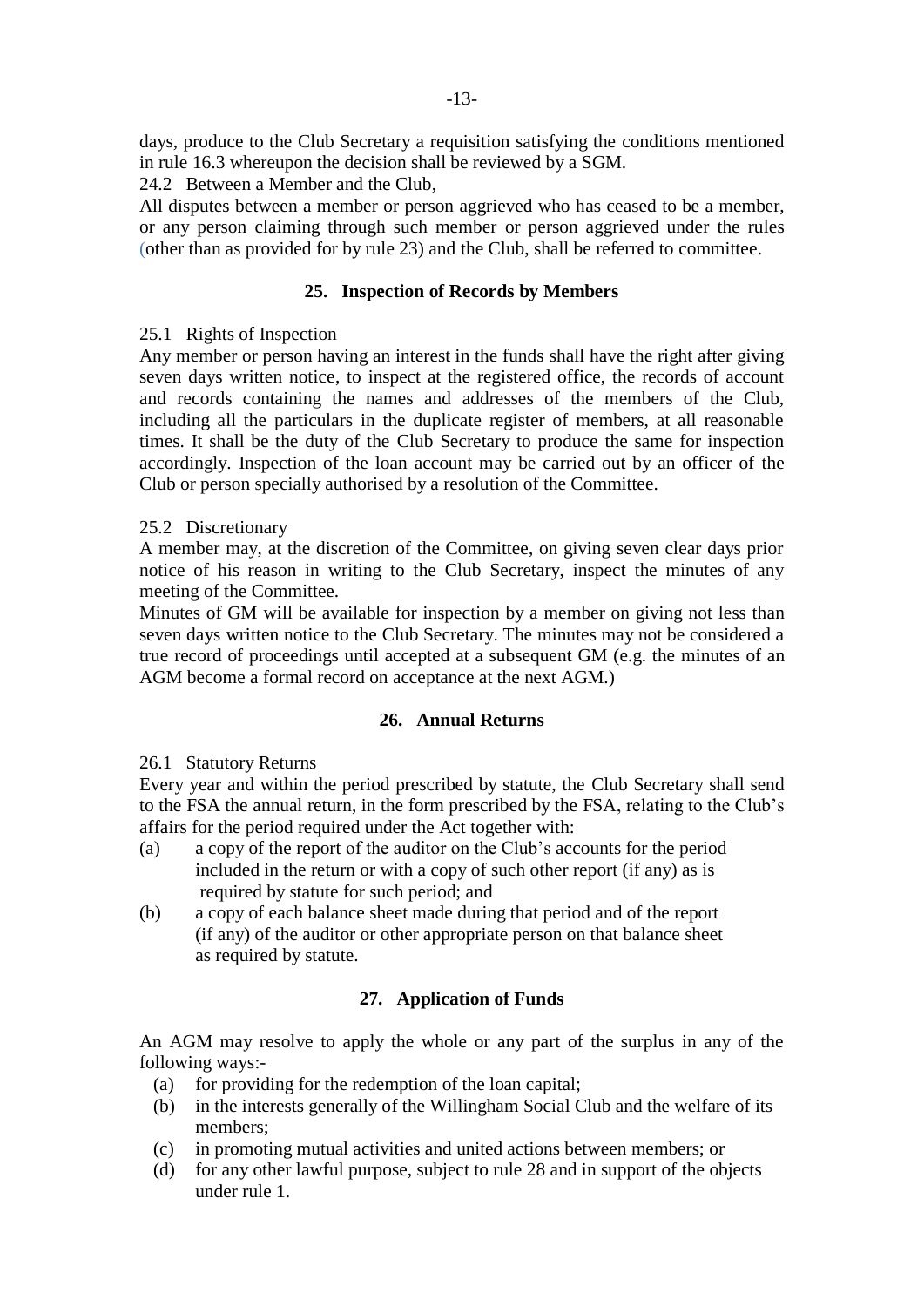## **28. Application of Funds**

Except as interest on loans, no profits or funds of the Club shall be distributed among the members other than in pursuance of the provisions of rule 27. (This would include, showing a trading deficit in the accounts, for more than two consecutive years)

### **29. Investments**

The Committee may invest the funds of the Club in or upon any security, being a security in which trustees are for the time being authorised by law to invest for which purposes the Trustee Act 2000 or any Act or Acts amending or in substitution for the same and for the time being in force shall apply as if the Club were a trustee and its funds were trust property; but not otherwise.

### **30. Loans and Loan Stock**

29.1 Loans

The Committee may obtain advances of money for the purposes of the Club from members or others on bonds, or agreements, or promissory notes, or from members only on certificates in respect of indebtedness of loan stock as provided hereafter. The total amount so obtained shall not exceed £.50,000.00 The Committee may take any such loan on such terms as to the rate and manner of repayment as it thinks fit; but terms as to the rate of interest agreed to be given on any such advance shall not exceed 5 per cent, per annum or 2 per cent, per annum above the Bank of England plc base lending rate, whichever is the higher (except monies borrowed by way of a bank loan or overdraft or by way of a mortgage of the Club's premises). Any bond of the Club may be made a specific charge upon any property of the Club specified therein or in any schedule thereto, but a separate register shall be kept of all such bonds. All such bonds and other documents shall be made in such form, and shall be signed on account of the Club by such persons as the Committee may from time to time direct. The Club shall not receive monies on deposit.

# 29.2 Loan Stock

Any amount of loan stock for sums of 50 pence, or multiples thereof, being within the total limit mentioned in the preceding rule, may be issued by the Committee to members only subject to the conditions following: -

 29.2.1 it shall not confer a right to demand payment of the principal from the Club, unless the interest be not paid within one month of a demand made in writing 29.2.2 it shall be evidenced by certificates of indebtedness under the hands of two members of the Committee and the Club Secretary, stating the amount of loan stock standing to the credit of the respective holders.

 29.2.3 it shall bear interest at a rate not exceeding the rate prescribed in rule 30.1. 29.2.4 the Club Secretary shall keep a register of the holders of loan stock for the time being containing such particulars as the Committee may from time to time direct.

# 29.3 Transfer of Loan Stock

A certificate of loan stock may be transferred by a form containing such particulars as the Committee may direct. A fee of 5 pence shall be paid by the transferor upon each transfer. A register of all transfers, containing such particulars as the Committee may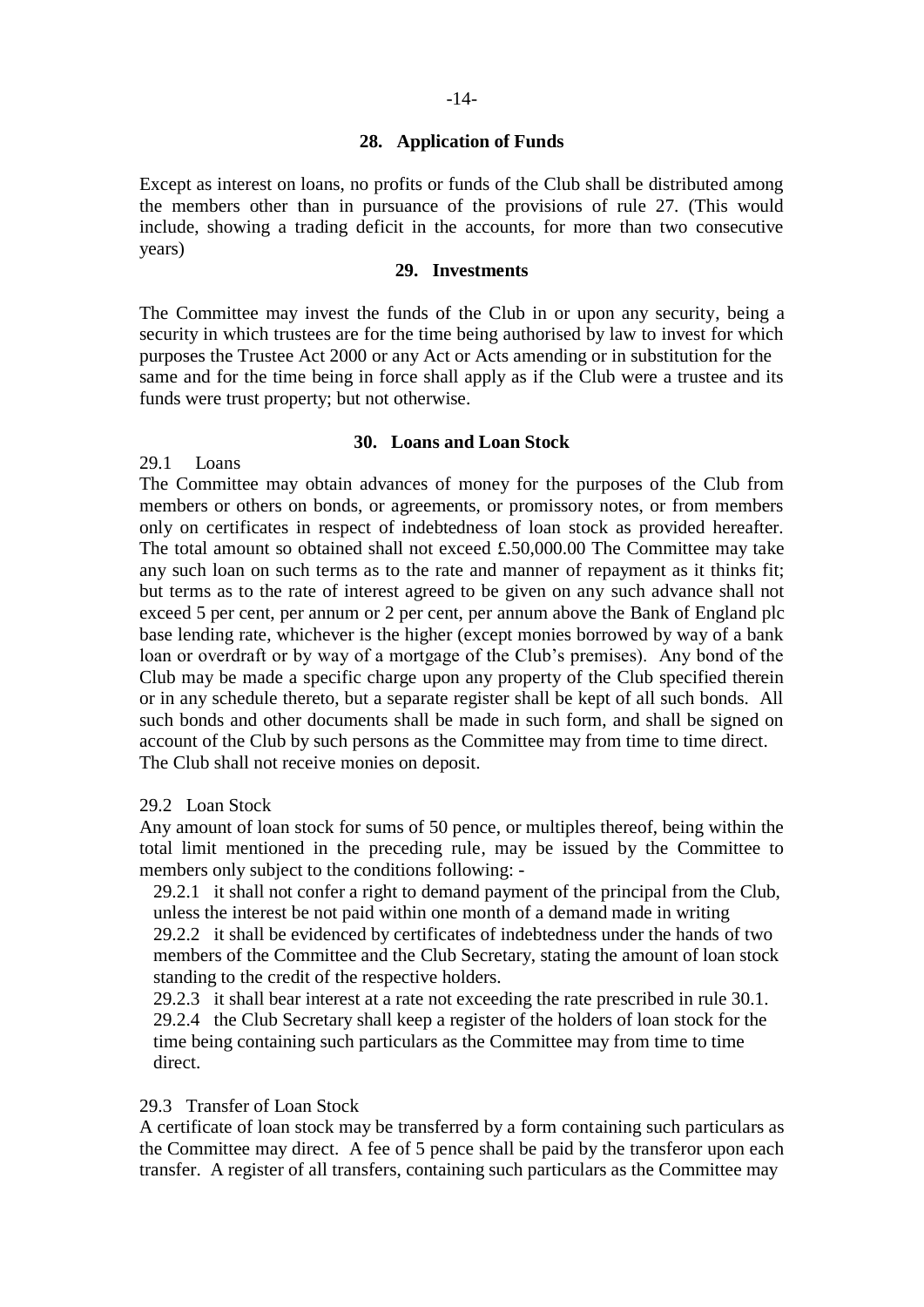direct, shall be kept but no transfer shall be registered unless it is properly stamped, or if made by a member indebted to the Club, without special order of the Committee. Until the transfer of loan stock is registered no right shall be acquired against the Club by the transferee, nor shall any claim of the Club upon the transferor be affected.

#### 29.4 Repayment of Loan Stock

Subject to the payment of, or a sufficient provision for, all subsisting claims on the Club, the Committee may from time to time apply any monies which they cannot profitably invest, to pay off the loan stock holders in the order in which they are entered on the register, or in exceptional circumstances in such order as the Committee may decide. If a loan stock holder, who has received notice that the Committee is prepared to pay him off, leaves the sum to be thus repaid in the hands of

the Club, he shall not be entitled to any interest thereon after the expiration of the time named in the notice of repayment.

#### **31. Audit**

### 30.1 Appointment of Auditor/Lay Members

An audit shall be carried out of the Club's accounts and balance sheet for each year as required by law or by the membership. The audit if required by law or by the membership shall be carried out by a registered auditor or two or more lay auditors where appropriate under the Deregulation (Industrial & Provident Societies) Order 1996. "Registered Auditor" is one registered with one of the supervisory bodies listed in the Companies Act 1989.

# 30.2 Auditor's Report (where appropriate)

The auditor shall in accordance with Section 9 of the "Friendly and Industrial and Provident Societies Act 1968" make a report to the Club on the accounts examined by him or her and on the revenue account or accounts and the balance sheet of the Club for the year of account in respect of which he is appointed.

#### 30.3 Display of Balance Sheet

The Club shall keep a copy of the latest balance sheet together with the auditor's report, displayed in a conspicuous place at the registered office.

#### **32. Nominations, and Proceedings on Death or Bankruptcy**

Upon a claim being made by the personal representative of a deceased member or the trustee in bankruptcy of a bankrupt member to any property in the Club belonging to the deceased or bankrupt member the Committee shall transfer or pay such property to which the personal representative or trustee in bankruptcy who has become entitled as the personal representative or trustee in bankruptcy he or she may direct. A member may in accordance with the law nominate any person or persons to whom (subject to the provisions of the law as to amount and the persons to whom a valid nomination may be made) any of his property in the Club at the time of his death shall be transferred. On receiving satisfactory proof of death of a member who has made a nomination the Committee shall if and to the extent that the nomination is valid under the law either transfer or pay in accordance with the law the full value of the property comprised in the nomination to the person entitled thereunder.